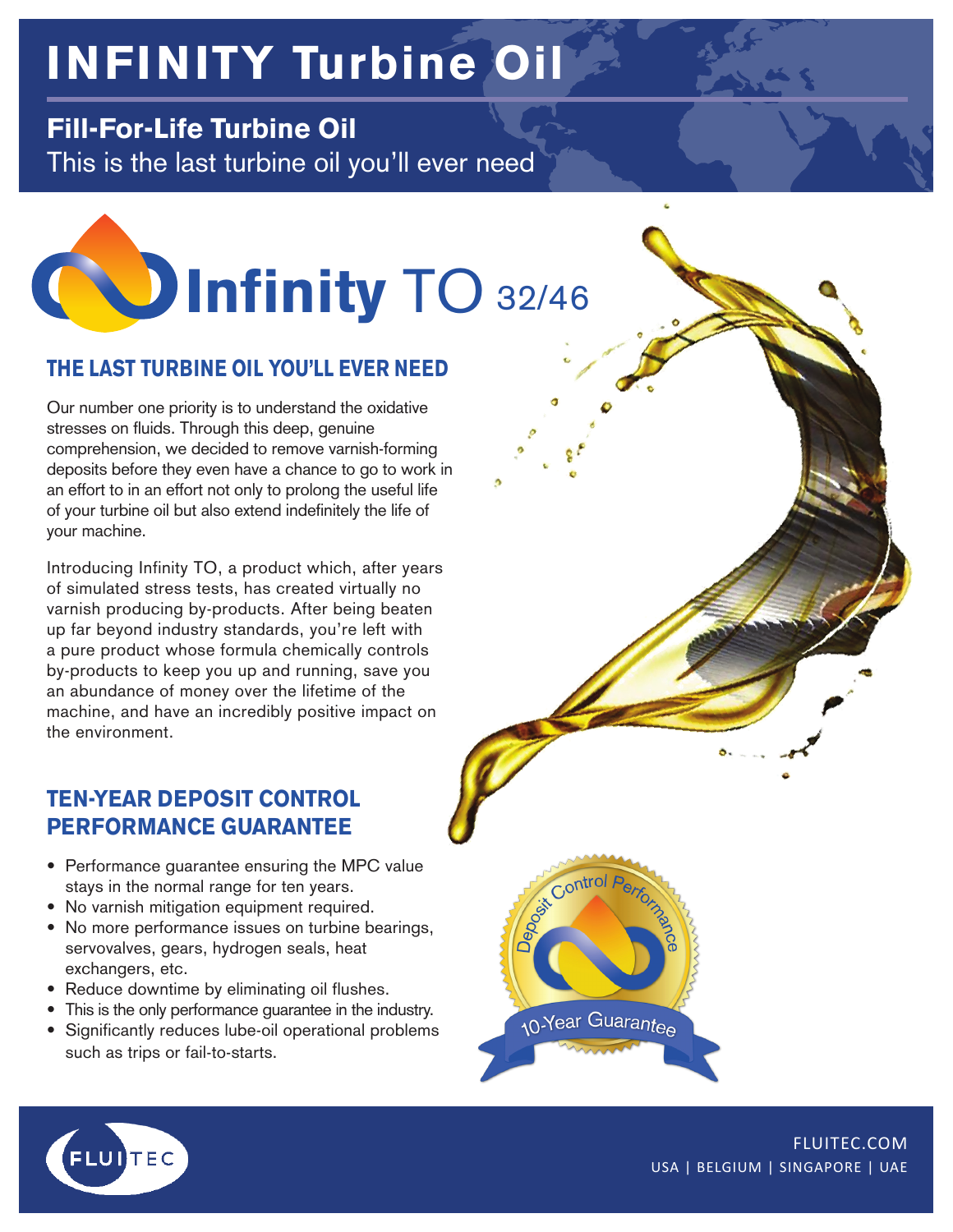# **INFINITY TO**

# **DEPOSIT CONTROL TECHNOLOGY**

Infinity TO features best-in-class deposit control. What does this mean for you and your operation? It means you have no need for varnish mitigation technology during the life of the turbine oil. Its proprietary additive system was designed not only to capture but neutralize degradation products so they never have a chance to form deposits.

Infinity TO outperforms competitive formulations on the market, including PAG-based fluids. With Infinity TO, your operation will sustain a long, healthy life for your machine that is virtually free of varnish.



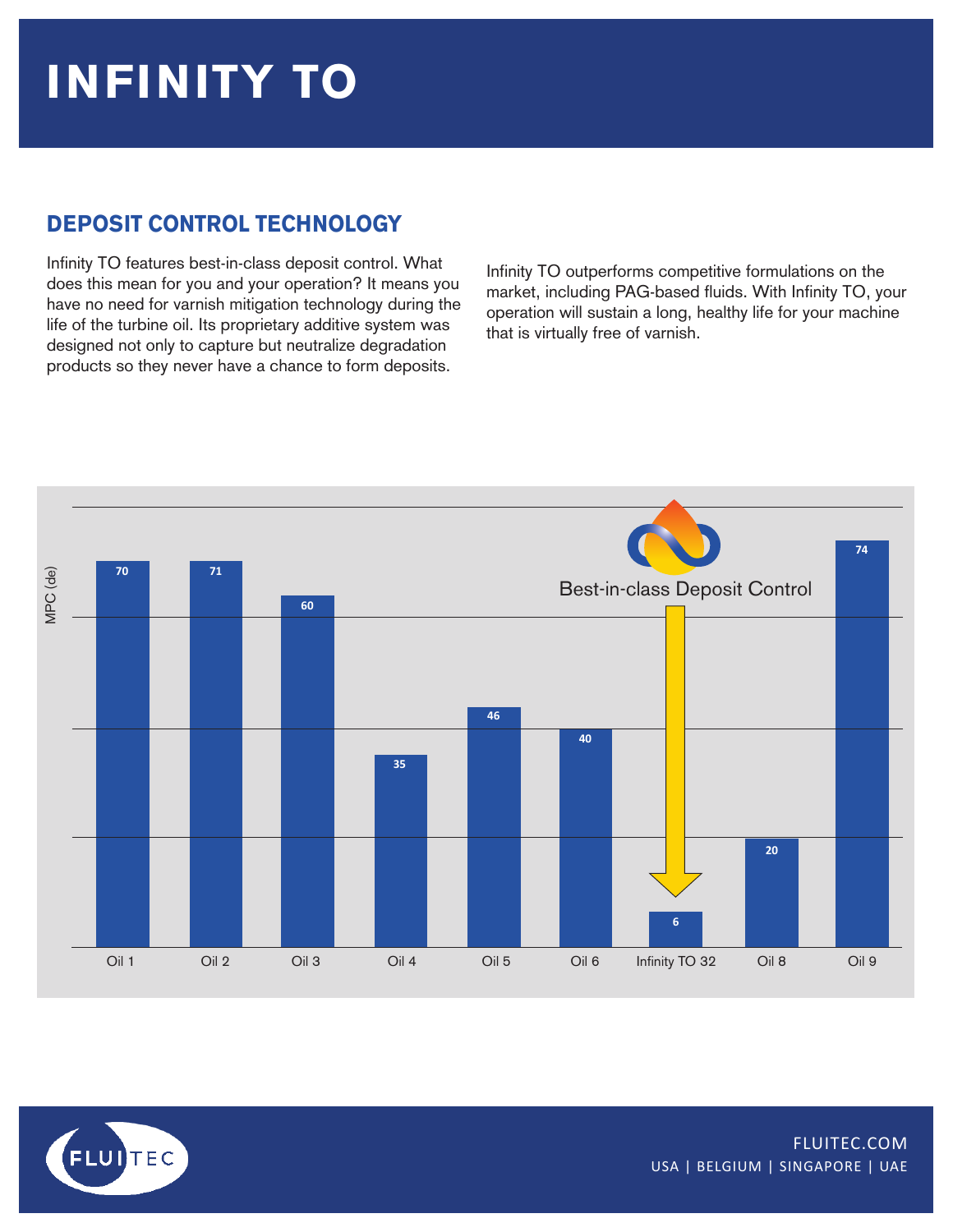### **PERFORMANCE CHARACTERISTICS**

Infinity TO takes perfection into account – even in the details of its job. The benefits of its non-varnishproducing formula are far-reaching, and reassuring in every way. In our stress tests, we monitored for RULER, MPC, RPVOT, Viscosity, Acid Number, Demulsibility, Foam and Metals. The results prove Infinity TO is a generous cut above the rest.

- Outstanding air release properties to improve valve performance
- State-of-the-art foam suppression
- Rapid separation from water in case of steam leaks
- Excellent filterability
- Strong rust and corrosion protection
- Compatibility with many formulations on the market\*
- Meets GE and Alstom specifications

(\*Fluitec always recommends performing ASTM D7155 Turbine Oil Compatibility Testing prior to mixing different formulations.)

|                                                              | <b>Infinity TO 32</b> | <b>Infinity TO 46</b> |
|--------------------------------------------------------------|-----------------------|-----------------------|
| Color                                                        | Amber                 | Amber                 |
| Color ASTM D1500                                             | L2.0                  | L2.0                  |
| <b>ISO VG</b>                                                | 32                    | 46                    |
| Relative Density @ 60°F/60°F, ASTM D1298                     | 0.855                 | 0.861                 |
| Viscosity @ 100°C, cSt, ASTM D445                            | 5.55                  | 6.70                  |
| Viscosity @ 40°, cSt, ASTM D445                              | 32.89                 | 44.80                 |
| Vicosity Index ASTM D2270                                    | 105                   | 102                   |
| Flash Point °C (°F) (coc), astm d92                          | 230 (446)             | 230 (446)             |
| Pour Point °C (°F), ASTM D97                                 | $-24(-11)$            | $-24(-11)$            |
| Rust Test 4hrs @ 60° C, Sea H20, ASTM D665B                  | Pass                  | Pass                  |
| Copper Corrosion 3hrs @ 100°C, ASTM D2272                    | 1 <sub>b</sub>        | 1 <sub>b</sub>        |
| Oxidation by RPVOT @ 150°C, minutes, ASTM D2272              | 1100                  | 1200                  |
| Oxidation by TOST hours, ASTM D943                           | >10,000               | >10,000               |
| Four-Ball Wear @ 75°C, 1200 rpm, 40 kgf, 60 minutes,         |                       |                       |
| mm wear, ASTM D4172                                          | 0.60                  | 0.50                  |
| Emulsion Characteristics @ 54°C, oil-water-emulsion/minutes  |                       |                       |
| <b>ASTM D1401</b>                                            | 40-40-40/10           | 40-40-40/10           |
| Foaming Characteristics @ 24°C/93.5°C/24°C, 3 sequences      | 0/0, 0/0, 0/0         | $0/0$ , $0/0$ , $0/0$ |
| Emulsion Characteristics @ 54°C, oil-water-emulsion/minutes, |                       |                       |
| <b>ASTM D1401</b>                                            | 40-40-0/10            | 40-40-0/10            |